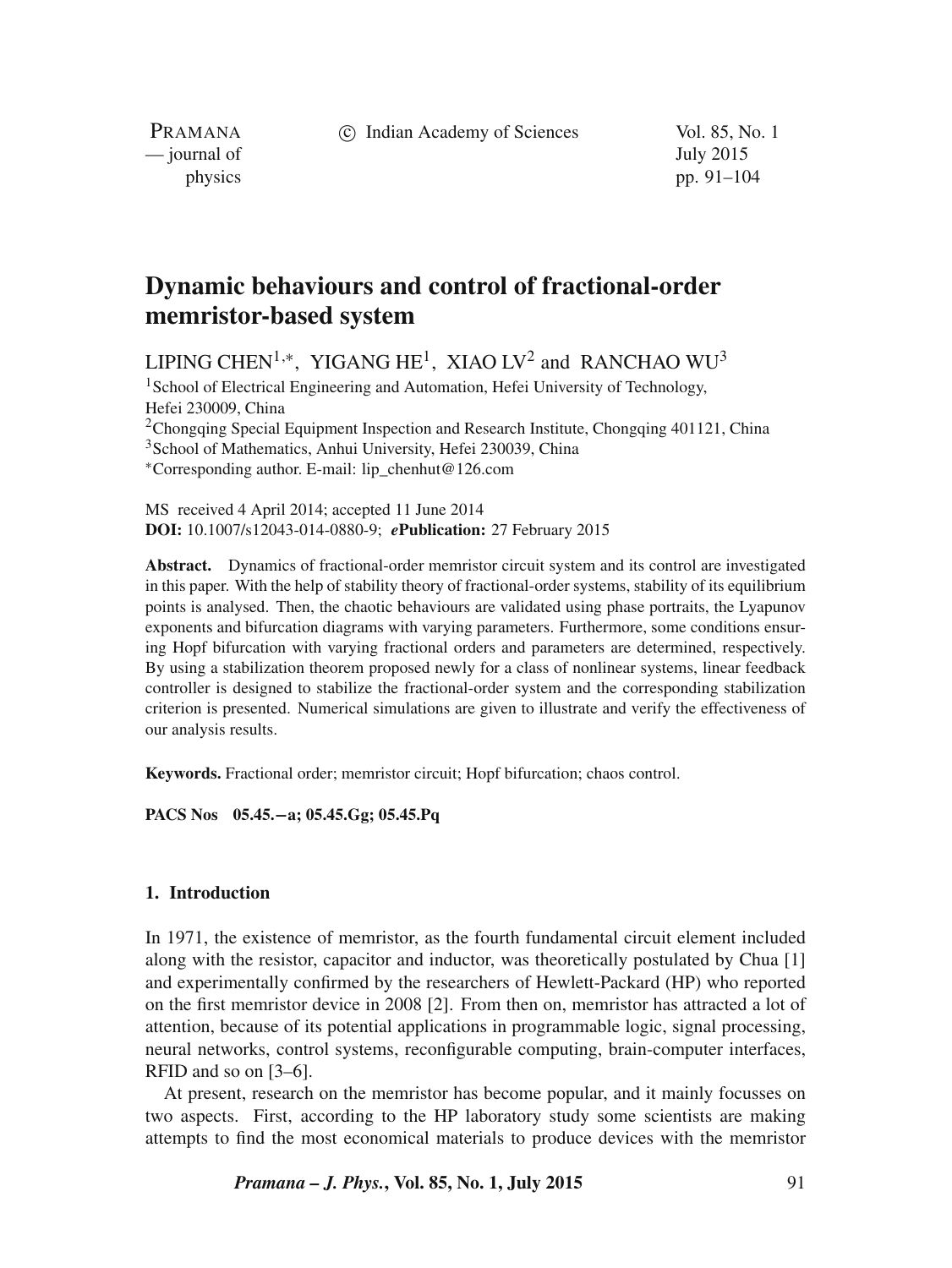# *Liping Chen et al*

properties. Second, based on Chua's ideas, the dynamical behaviour and application of a system constructed by the memristor have been highlighted [1]. Recently, in electrical and electronic engineering communities, the physical realization of various memristors, the modelling, the analysis of basic memristor circuit and the design of memsistor-based application circuit have attracted much attention. Due to the nonlinearity of the memristor element, the memristor-based circuits can easily generate a chaotic signal and display a complex and unpredictable behaviour [7]. For example, several nonlinear oscillators are made from Chua's oscillators by replacing Chua's diodes with memristors [8]. A simple circuit composed of a linear passive inductor, a linear passive capacitor and a nonlinear active memristor has been proposed in [9]. Complex nonlinear behaviours including chaos were considered in a simple network of memristor oscillators [10]. In 2010, Muthuswamy provided a practical implementation of a memristor-based chaotic circuit with cubic nonlinearities [11] by using discrete-component circuits mimicking ideal memristor features. Circuital implementations of memristor-based oscillators are given in refs [12–14].

On the other hand, fractional calculus, an old mathematical topic, is now attracting intensive research in nearly all kinds of fields, particularly in the field of information [15–17]. The major merit of fractional calculus, different from integer calculus, lies in the fact that it has memory and has proven to be a very suitable tool for describing memory and hereditary properties of various materials and processes. Recently, study on the dynamics of fractional-order differential systems has greatly attracted the interest of many researchers. Numerous fractional-order chaotic systems have already been introduced and their chaotic behaviours have been investigated in detail, such as the fractional-order Chua's circuit [18], fractional-order Duffing system [19], fractional-order Chen system [20], fractional-order Lü system [21], fractional-order Liu system [22], fractional-order financial system [23], fractional-order neural network [24] and so on. As we know, the main feature of the memristor lies in its memory characteristic and nanometer dimensions. Thus, introducing a fractional-order derivative into the memristor circuit is an important advancement. Recently, Ivo Petráš proposed fractional-order memristorbased Chua's circuit and investigated its numerical solution, simulation and stability [25].

However, contrary to integer-order systems, there exist less theoretical tools to study dynamics of fractional systems. The Hopf bifurcation in integer-order systems can be investigated in detail using normal form theory and centre manifold theorem, while similar tools have not yet been developed for fractional systems. So, detailed results about the fractional Hopf bifurcation are few. Only through stability theory of equilibrium points and numerical simulations, fractional Hopf bifurcation can be analysed.

In this paper, the fractional-order simple memristor circuit system is proposed. The dynamics of the system including the stability of equilibrium points, chaos, bifurcations with a variation of system parameters are studied. Besides, two new stability and stabilization theorems for a class of fractional-order semilinear systems are proposed, based on which, the control problem of the system is examined by using the feedback control technique, and simulation results show that the system can be controlled by designing an appropriate controller.

The rest of the paper is organized as follows. Some necessary definitions, lemmas and models are given in §2. Main results are discussed in §3. Simulation results are presented in §4.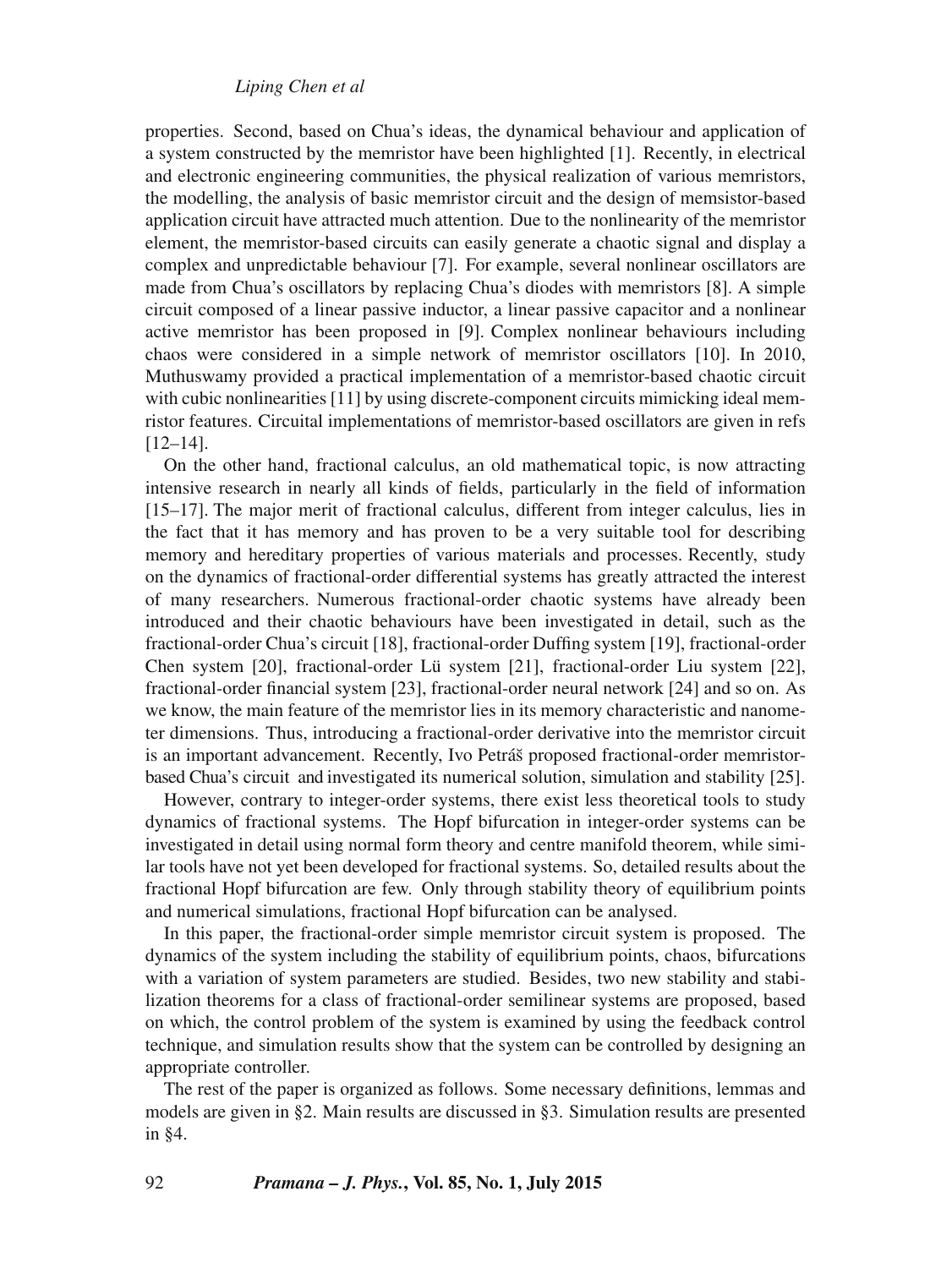## **2. Preliminaries and model description**

Fractional calculus is a generalization of integration and differentiation to a nonintegerorder integro-differential operator. It is being used progressively in various fields,such as biophysics, non-linear dynamics, informatics, control engineering and so on. Some definitions are available for fractional derivatives. The commonly used definitions are: Grunwald–Letnikov (GL), Riemann–Liouville (RL) and Caputo (C). Caputo derivatives have well-understood physical meanings, for it takes on the same form as those for integer-order ones and Caputo derivative of a constant is equal to zero. Here definition of Caputo derivative is adopted, which is described below.

## DEFINITION 1<sup>[26]</sup>

The fractional integral (RL integral)  $D_{t_0,t}^{-\alpha}$  with fractional-order  $\alpha \in R^+$  of function  $x(t)$ is defined as

$$
D_{t_0,t}^{-\alpha}x(t) = \frac{1}{\Gamma(\alpha)} \int_{t_0}^t (t-\tau)^{\alpha-1} x(\tau) d\tau,
$$
\n(1)

where  $\Gamma(\cdot)$  is the gamma function,  $\Gamma(\tau) = \int_0^\infty t^{\tau-1} e^{-t} dt$ .

# DEFINITION 2 [26]

The Caputo derivative of fractional-order  $\alpha$  of function  $x(t)$  is defined as follows:

$$
{}_CD_{t_0,t}^{\alpha} x(t) = D_{t_0,t}^{-(n-\alpha)} \frac{d^n}{dt^n} x(t)
$$
  
= 
$$
\frac{1}{\Gamma(n-\alpha)} \int_{t_0}^t (t-\tau)^{(n-\alpha-1)} x^{(n)}(\tau) d\tau,
$$
 (2)

where  $n - 1 \leq \alpha < n \in \mathbb{Z}^+$ .

In order to obtain the main results, the following lemma is presented first.

Let us consider the following three-dimensional fractional-order commensurate system

$$
\begin{cases}\nD^{\alpha}x_1 = f(x_1, x_2, x_3), \\
D^{\alpha}x_2 = g(x_1, x_2, x_3), \\
D^{\alpha}x_3 = h(x_1, x_2, x_3).\n\end{cases}
$$
\n(3)

*Lemma* 1 [22]. *System* (3) *is asymptotically stable at the equilibrium points* O *if*  $|\arg(\lambda_i(J))| > \alpha \pi/2$ ,  $i = 1, 2, 3$ , *for all eigenvalues*  $\lambda_i$  *of the Jacobian matrix J*,

$$
J = \begin{pmatrix} \frac{\partial f}{\partial x_1} & \frac{\partial f}{\partial x_2} & \frac{\partial f}{\partial x_3} \\ \frac{\partial g}{\partial x_1} & \frac{\partial g}{\partial x_2} & \frac{\partial g}{\partial x_3} \\ \frac{\partial h}{\partial x_1} & \frac{\partial h}{\partial x_2} & \frac{\partial h}{\partial x_3} \end{pmatrix}.
$$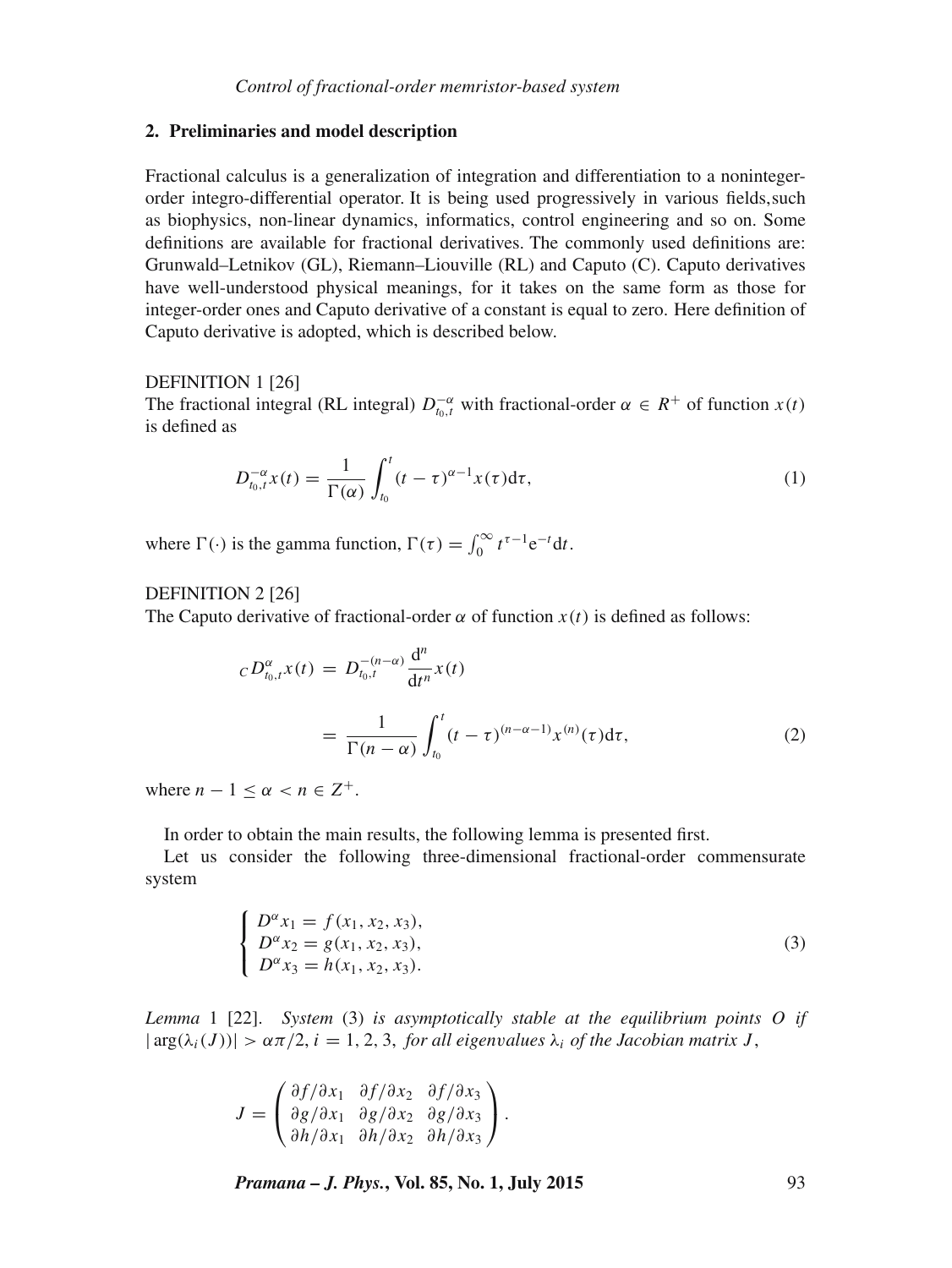*Remark* 1. The equilibrium point O of system (3) is unstable if fractional-order  $\alpha$  satisfies the following condition for at least one eigenvalue:

$$
\alpha > \frac{2}{\pi} \arctan \frac{|\text{Im}(\lambda)|}{|\text{Re}(\lambda)|}.
$$
 (4)

By using the stability theory of fractional-order system and by choosing a proper bifurcation parameter, Hopf bifurcation of the system can be investigated. For this objective, we first present the integer-order case.

Consider a three-dimensional ordinary differential equations as

$$
\dot{x}(t) = f(x, \mu),\tag{5}
$$

where  $x \in R^3$  is the stationary point and the critical value of the bifurcation parameter  $\mu$ is  $\mu^*$ . The Hopf bifurcation conditions for integer-order system are described as follows:

- (1)  $J(\mu) = D_x f(0, \mu)$  has one negative real root and a pair of complex conjugate eigenvalues  $\lambda(\mu) = \beta(\mu) + i\gamma(\mu)$ , where  $\beta(\mu) > 0$ ;
- (2)  $\beta(\mu^*) = 0$  and  $\frac{d\gamma}{d\mu}\big|_{\mu = \mu^*} \neq 0$  (transversality condition).



**Figure 1.** Phase portraits of chaotic attractors for system (6) with order  $\alpha = 0.9$ : (**a**)  $x_1-x_2$  plane, (**b**)  $x_1-x_3$  plane, (**c**)  $x_2-x_3$  plane and (**d**) three-dimensional space.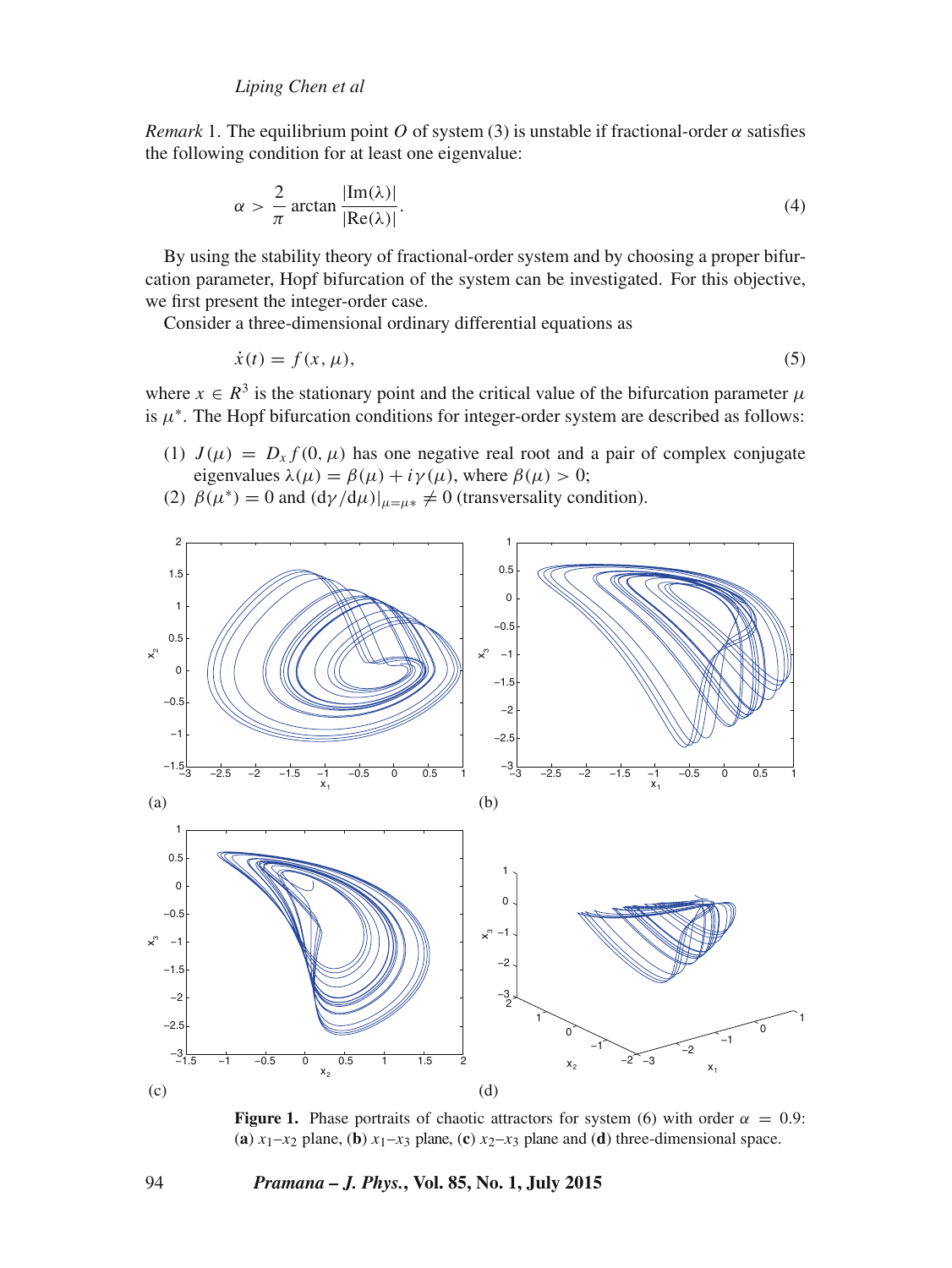## *Control of fractional-order memristor-based system*

An autonomous circuit with two energy storage elements (a linear passive inductor and linear passive capacitor) and a nonlinear active memristor has been proposed in [9]. Here, fractional-order memristor-based system derived from [9] is considered.

$$
\begin{cases}\nD^{\alpha}x_1 = x_2, \\
D^{\alpha}x_2 = -bx_1 + cx_2 - dx_3^2x_2, \\
D^{\alpha}x_3 = -x_2 - ax_3 + x_2x_3,\n\end{cases}
$$
\n(6)

where  $x_1$  is the voltage across the capacitor C,  $x_2$  is the current through the inductor L and  $x_3$  is the internal state of our memristive system. Real parameters a, b, c,  $d > 0$ . When  $a = 3/5$ ,  $b = 1/3$ ,  $c = 1/2$  and  $d = 1/2$  chaotic behaviour of system (6) is shown in figure 1.

## **3. Chaotic behaviours**

## 3.1 *Stability analysis*

By simple computation, it is easy to obtain that system (6) admits one equilibrium point  $O(0, 0, 0, 0)$  and the Jacobian matrix *J* at the equilibrium point  $O(0, 0, 0, 0)$  is given by

$$
J = \begin{pmatrix} 0 & 1 & 0 \\ -b & c & 0 \\ 0 & -1 & -a \end{pmatrix}.
$$



**Figure 2.** The maximum Lyapunov exponent of fractional-order chaotic system (6) with respect to the varying parameter  $\alpha$ .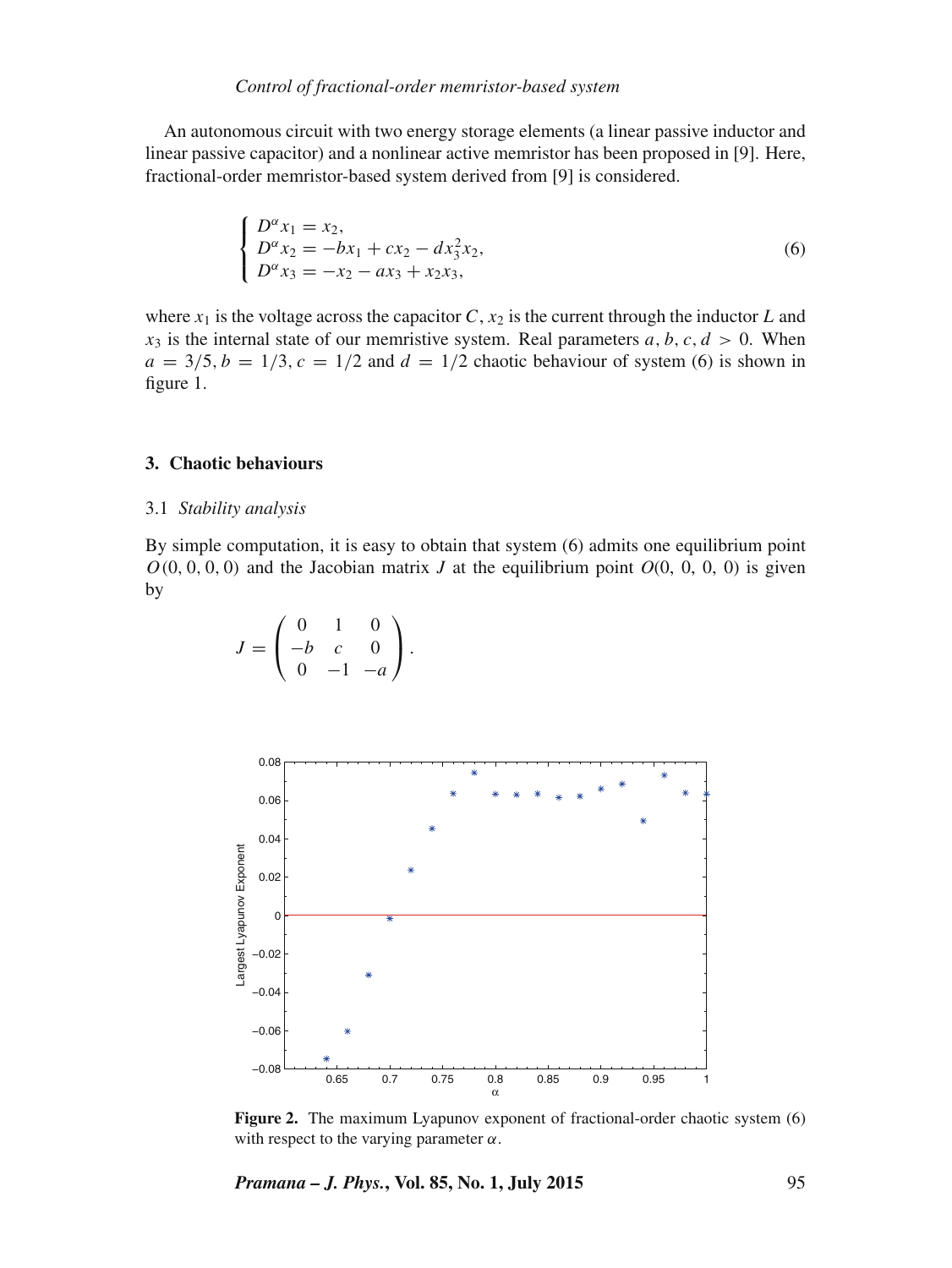*Liping Chen et al*



**Figure 3.** Bifurcation diagram of fractional-order chaotic system (6) vs. order  $\alpha$ .

Thus, the corresponding characteristic equation can be obtained:

$$
f(\lambda) = (\lambda + a)(\lambda^2 - c\lambda + b) = 0.
$$
 (7)

If  $4b - c^2 < 0$ , the corresponding characteristic roots are



Figure 4. The maximum Lyapunov exponent of fractional-order chaotic system (6) with respect to the varying parameter  $c$ .

96 *Pramana – J. Phys.***, Vol. 85, No. 1, July 2015**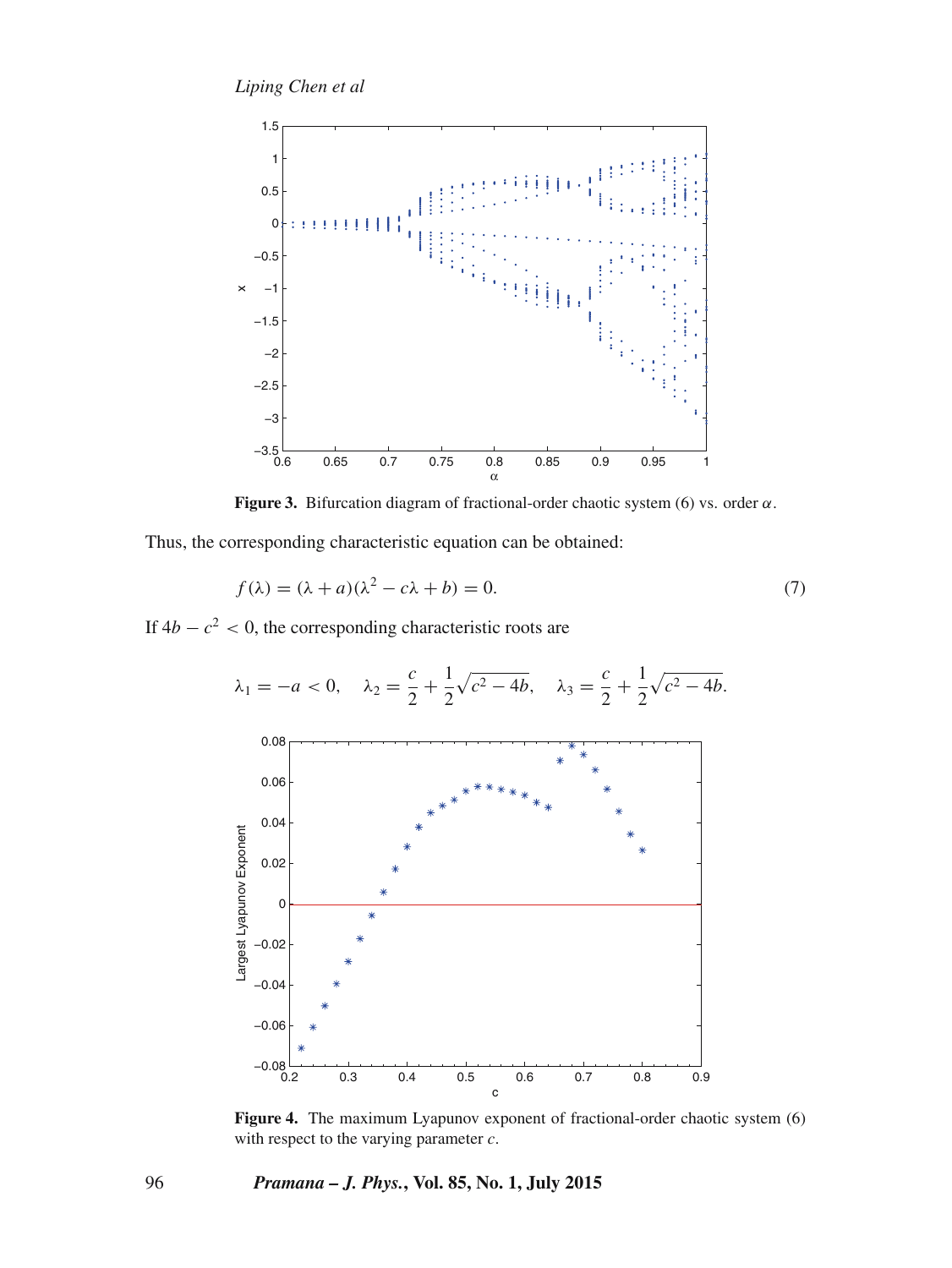

**Figure 5.** Bifurcation diagram of fractional-order chaotic system (6) vs. parameter c.

It follows from Lemma 1 that equilibrium point O is unstable for order  $\alpha > 0$ . If  $4b - c^2 > 0$ , the corresponding characteristic roots are

$$
\lambda_1 = -a < 0, \quad \lambda_2 = \frac{c}{2} + \frac{1}{2}\sqrt{4b - c^2}i, \quad \lambda_3 = \frac{c}{2} - \frac{1}{2}\sqrt{4b - c^2}i.
$$

According to Remark 1, equilibrium point O is unstable when fractional-order  $\alpha>(2/\pi)$ arctan  $(\sqrt{4b - c^2}/c)$ ; it means that when  $\alpha > (2/\pi)$  arctan  $(\sqrt{4b - c^2}/c)$ , system (6) with the above parameters has the necessary conditions for exhibiting a chaotic attractor. When  $a = 3/5$ ,  $b = 1/3$ ,  $c = 1/2$ ,  $d = 1/2$ , and initial conditions are chosen as (0.09, 0.1, 0.1), as can be seen from the largest Lyapunov exponent spectrum with respect to the varying parameter  $\alpha$ , shown in figure 2, it can be found that system (6) exhibits chaotic behaviours if fractional-order  $\alpha$  is greater than 0.71. Further, the bifurcation diagrams of state variable x vs. the fractional-order  $\alpha$  is shown in figure 3. When  $\alpha = 0.8$ ,  $a = 3/5$ ,  $b = 1/3$ ,  $d = 1/2$ , the largest Lyapunov exponent spectrum with respect to the varying parameter  $c$  is shown in figure 4. The bifurcation diagrams of state variable  $x$  vs. the parameter  $c$  is described in figure 5. From figures 3 and 5, we see that the system evolves into chaotic state by varying  $\alpha$ and c.

#### 3.2 *Hopf bifurcation analysis* v*s. the fractional-order* α

According to Remark 1, the fractional-order  $\alpha$  has remarkable influence on the stability of fractional-order system. The fractional-order  $\alpha$  can be chosen as the bifurcation parameter in fractional-order chaotic systems, which is different from integer-order systems.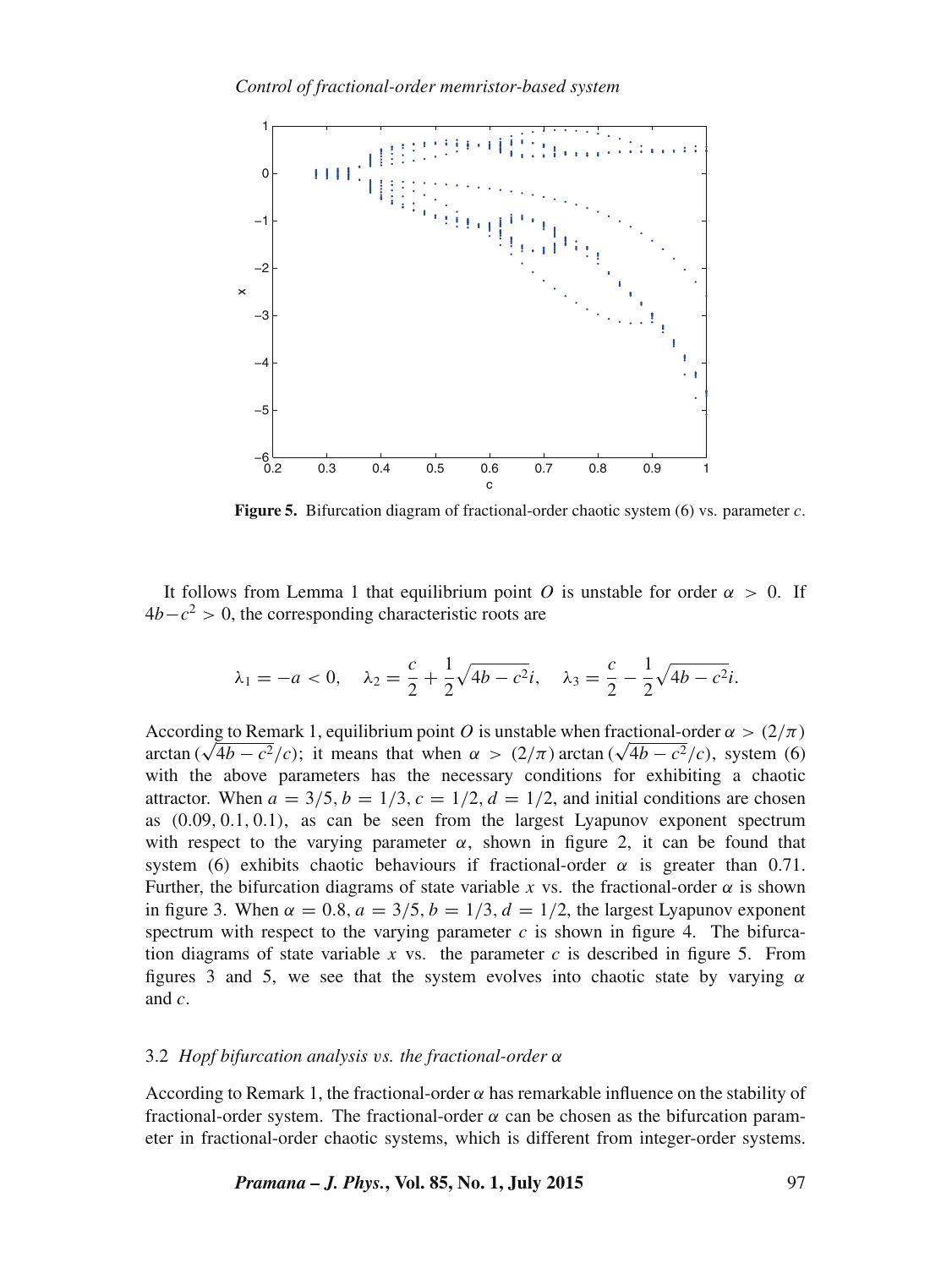Here, by selecting the fractional-order  $\alpha$  as the bifurcation parameter. Hopf bifurcation in system (6) will be considered.

**Theorem 1 (Existence of Hopf bifurcation).** *When bifurcation parameter* α *passes through the critical* v*alue* α <sup>∗</sup> ∈ (0, 1), *fractional-order system* (6) *undergoes a Hopf bifurcation at the equilibrium point* O(0, 0, 0, 0), *if the following conditions hold*:

- (1)  $4b c^2 > 0$ ;
- (2)  $m(\alpha^*) = \alpha^* \pi/2 \min[\arg(\lambda_i)]$  (i = 1, 2, 3);
- (3)  $\left(\frac{dm(\alpha)}{d\alpha}\right)_{\alpha=\alpha^*}\neq 0$  (transversality condition).

*Proof.* Define a function  $m(\alpha) = \alpha \pi/2 - \min[\arg(\lambda_i)]$   $(i = 1, 2, 3)$  with respect to  $\alpha$ . Evidently, the equilibrium point is locally asymptotically stable if  $m(\alpha) < 0$  and the equilibrium point is unstable if  $m(\alpha) > 0$ . It follows from Remark 1 that the solution of function  $m(\alpha)$  is  $\left(\frac{2}{\pi}\right)$  arctan( $\sqrt{4b - c^2}/c$ ). Condition (1) implies that the corresponding characteristic eq. (7) of system (6) has one negative real root  $\lambda_1 = -a$  and a pair of complex conjugate root  $\lambda_{2,3} = (c/2) \pm (1/2)\sqrt{4b - c^2}i$ . Condition (c) ensures that the sign of  $m(\alpha)$  can change when the bifurcation parameter  $\alpha$  passes through the critical value  $\alpha^*$ , i.e., the equilibrium point  $O(0, 0, 0, 0)$  is asymptotically stable for  $\alpha \in (0, \alpha^*)$ and is unstable when  $\alpha \in (\alpha^*, 1)$ . Hence, one can assert that Hopf bifurcation in system (6) occurs at  $\alpha = \alpha^*$ .

*Remark* 2*.* It follows from the proof of Theorem 1 that the critical value of bifurcation parameter

$$
\alpha^* = \frac{2}{\pi} \arctan \frac{\sqrt{4b - c^2}}{c}.
$$

Next, the fractional-order  $\alpha$  is fixed and the parameter c is considered as a control parameter. A similar method is adopted to analyse the occurrence of Hopf bifurcation in system (6). Hence, the following Theorem 2 is presented without proof.

# 3.3 *Hopf bifurcation analysis* v*s. the parameter* c

**Theorem 2 (Existence of Hopf bifurcation).** *When bifurcation parameter* c *passes through the critical* v*alue* c ∗ , *fractional-order system* (6) *undergoes the Hopf bifurcation at the equilibrium point* O(0, 0, 0, 0), *if the following conditions hold*:

(1)  $4b - c^2 > 0$ ; (2)  $m(c^*) = \alpha \pi/2 - \min[\arg(\lambda_i(c^*))]$  (*i* = 1, 2, 3); (3)  $\left(\frac{dm(c)}{dc}\right)|_{c=c^*} \neq 0$  (transversality condition).

*Remark* 3. From the proof, one can obtain the critical value of bifurcation parameter  $c^*$  by απ/2 = arctan  $\frac{\pi \sqrt{4b-c^*^2}}{2c^*}$  $\frac{4b-c^*}{2c^*}$ , in this case transversality condition  $(\frac{dm(c)}{dc})|_{c=c^*}$  $1/\sqrt{4b-c^2}$  is satisfied.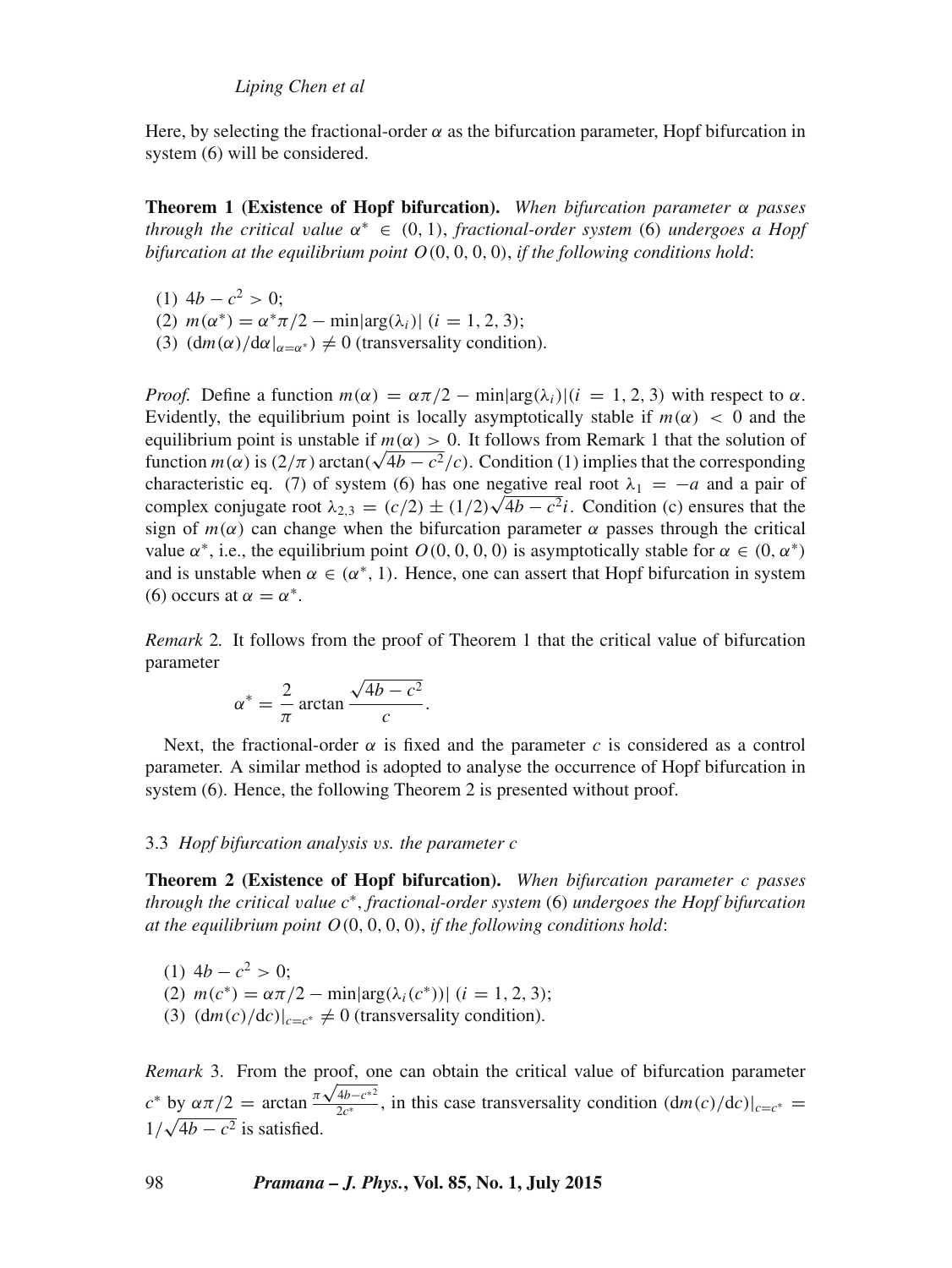#### **4. Chaos control**

In this section, chaos control in system (3) will be discussed. First, two new stability and stabilization theorems for a class of nonlinear fractional-order systems are proposed. Consider the following fractional-order nonlinear system:

$$
\frac{d^{\alpha}x(t)}{dt^{\alpha}} = F(x(t)) = Ax(t) + s(x(t)),
$$
\n(8)

where  $x(t) = (x_1(t), x_2(t), \dots, x_n(t))^T \in \mathbb{R}^n$  denote the state vector of the state system,  $f: R^n \to R^n$  define a nonlinear vector field in the *n*-dimensional vector space, fractionalorder  $\alpha$  belongs to  $0 < \alpha < 1$ .  $A \in R^{n \times n}$  is a constant matrix,  $Ax(t)$  and  $h(x(t))$  denote linear and nonlinear parts of  $F(x(t))$ .

In [27], we have discussed stability and stabilization of a fractional-order nonlinear system (8) with order  $\alpha$  :  $1 < \alpha < 2$  and new sufficient conditions ensuring local asymptotic stability and stabilization are proposed. In fact, the results obtained are also established for the order  $0 < \alpha < 1$ .

**Theorem 3.** *System* (8) *is locally asymptotically stable*, *if*

- (i)  $s(x(t))$  *satisfies*  $s(0) = 0$  *and*  $\lim_{x \to 0} \frac{\|s(x(t))\|}{\|x(t)\|} = 0;$
- (ii) Re  $\lambda(A) < 0$  *and*  $\omega = -\max\{Re \lambda(A)\} > (\Gamma(\alpha))^{1/\alpha}$ .

*Proof.* The process of the proof is the same as in [24] and is therefore omitted here.

The fractional-order nonlinear system (8) with control input  $u(t) = Kx(t)$  is said to be asymptotically stable if there exists a control gain matrix  $K$  with suitable dimension such that the closed-loop system

$$
\frac{d^{\alpha}x(t)}{dt^{\alpha}} = Ax(t) + s(x(t)) + Kx(t) = (A + K)x(t) + s(x(t)),
$$
\n(9)

is asymptotically stable.

It follows from Theorem 3 that the following stabilization results are established clearly.

**Theorem 4.** *If feedback gain K is chosen such that the following conditions hold:*

(i)  $s(x(t))$  satisfies  $s(0) = 0$  and  $\lim_{x \to 0} \frac{\|s(x(t))\|}{\|x(t)\|} = 0;$ 

(ii) Re  $\lambda(A + K) < 0$  and  $\omega = -\max\{Re \lambda(A + K)\} > (\Gamma(\alpha))^{1/\alpha}$ , *then the controlled system* (9) *is locally asymptotically stable.*

System (6) can be written in the form of (8), where

$$
A = \begin{pmatrix} 0 & 1 & 0 \\ -b & c & 0 \\ 0 & -1 & -a \end{pmatrix}, \quad s(x(t)) = \begin{pmatrix} 0 \\ -dx_2x_3^2 \\ x_2x_3 \end{pmatrix}.
$$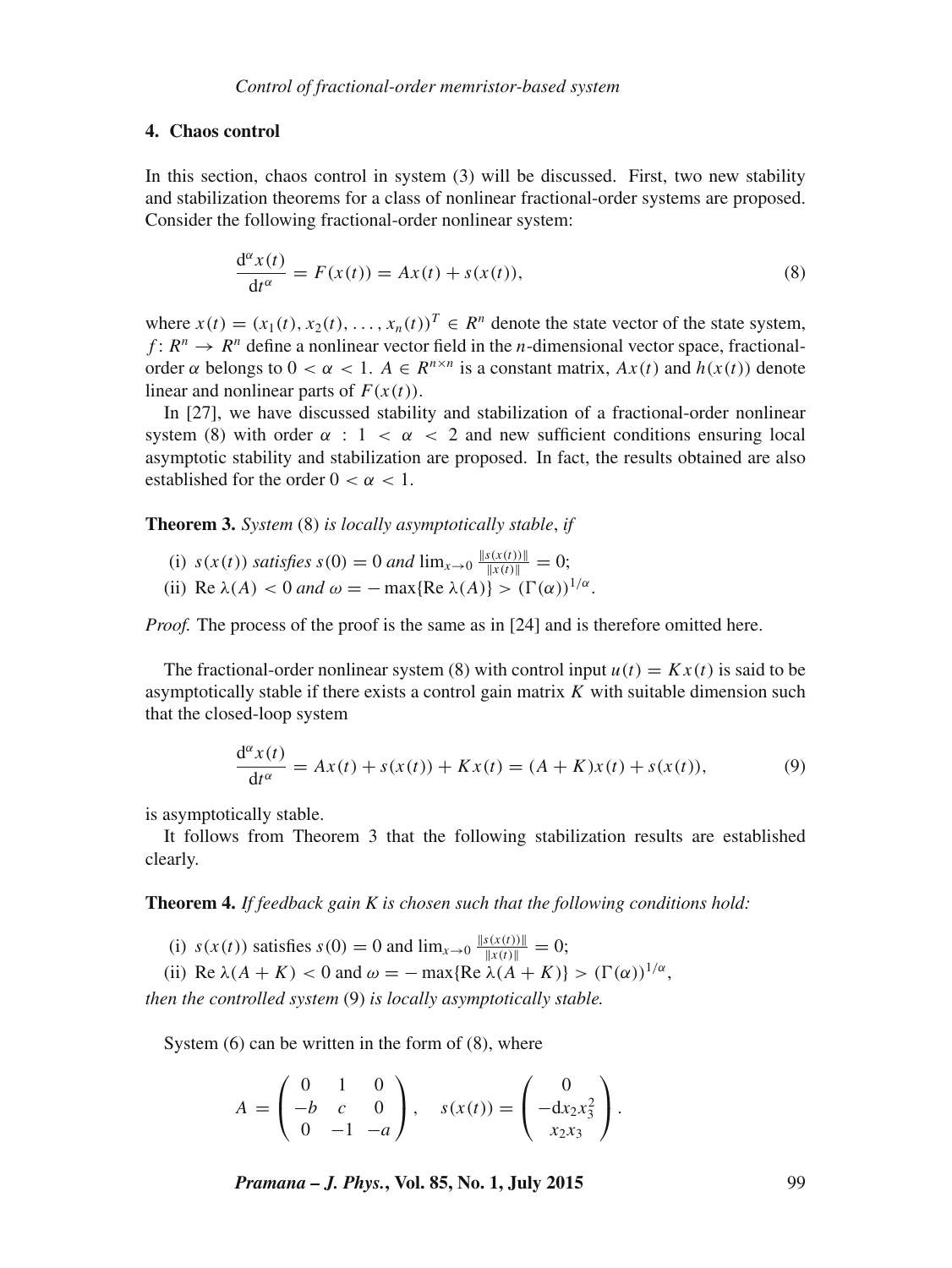It is obvious that  $s(x(t))$  satisfies

$$
\lim_{x \to 0} \frac{\|s(x(t))\|}{\|x(t)\|} = \lim_{x \to 0} \frac{\sqrt{(\mathrm{d}x_3^2 x_2)^2 + (x_3 x_2)^2}}{\sqrt{x_1^2 + x_2^2 + x_3^2}}
$$
\n
$$
\leq \lim_{x \to 0} \frac{\sqrt{(\mathrm{d}x_3^2 x_2)^2 + (x_3 x_2)^2}}{\sqrt{x_2^2}}
$$
\n
$$
= \lim_{x \to 0} \sqrt{\mathrm{d}^2 x_3^4 + x_3^2} = 0.
$$
\n(10)

Based on Theorem 4, the following theorem is presented to control chaos in system (6).

**Theorem 5.** *If these exist linear feedback gains K such that*

- (i) Re  $\lambda(A + K) < 0$ ;
- (ii)  $\omega = -\max\{Re \lambda (A + K)\} > (\Gamma(\alpha))^{1/\alpha}$ , *then the controlled system* (10) *is locally asymptotically stable.*

*Remark* 4. Linear feedback control is especially attractive and has been successfully applied to practical implementation, which was adopted to realize control and synchronization of integer-order chaotic systems. Compared to sliding mode control and nonlinear feedback control used for discussing fractional-order chaotic systems in the existing literature, the linear control is economic and easy to implement.

# **5. Numerical simulations**

In this section, to verify and demonstrate the effectiveness of the obtained results, some numerical simulations are presented which are carried out by virtue of the Adams– Bashforth–Moulton scheme in [28]. In the following simulations, parameters  $a =$  $3/5, b = 1/3, d = 1/2.$ 

*Case* 1. Fractional-order  $\alpha$  is selected as the bifurcation parameter.

By using Matlab software, one can obtain the roots of the characteristic eq. (7) of system (6),  $\lambda_1 = -0.6$ ,  $\lambda_2 = 0.2500 + 0.5204i$ ,  $\lambda_3 = 0.2500 + 0.5204i$ . It follows from Remark 1 that the critical value of the bifurcation parameter

$$
\alpha^* = \frac{2}{\pi} \arctan \frac{\sqrt{4b - c^2}}{c} = 0.7149.
$$

Apparently, the transversality condition is established for

$$
\frac{\mathrm{d}m(\alpha)}{\mathrm{d}\alpha}\Big|_{\alpha=\alpha^*}=\frac{\pi}{2}\neq 0.
$$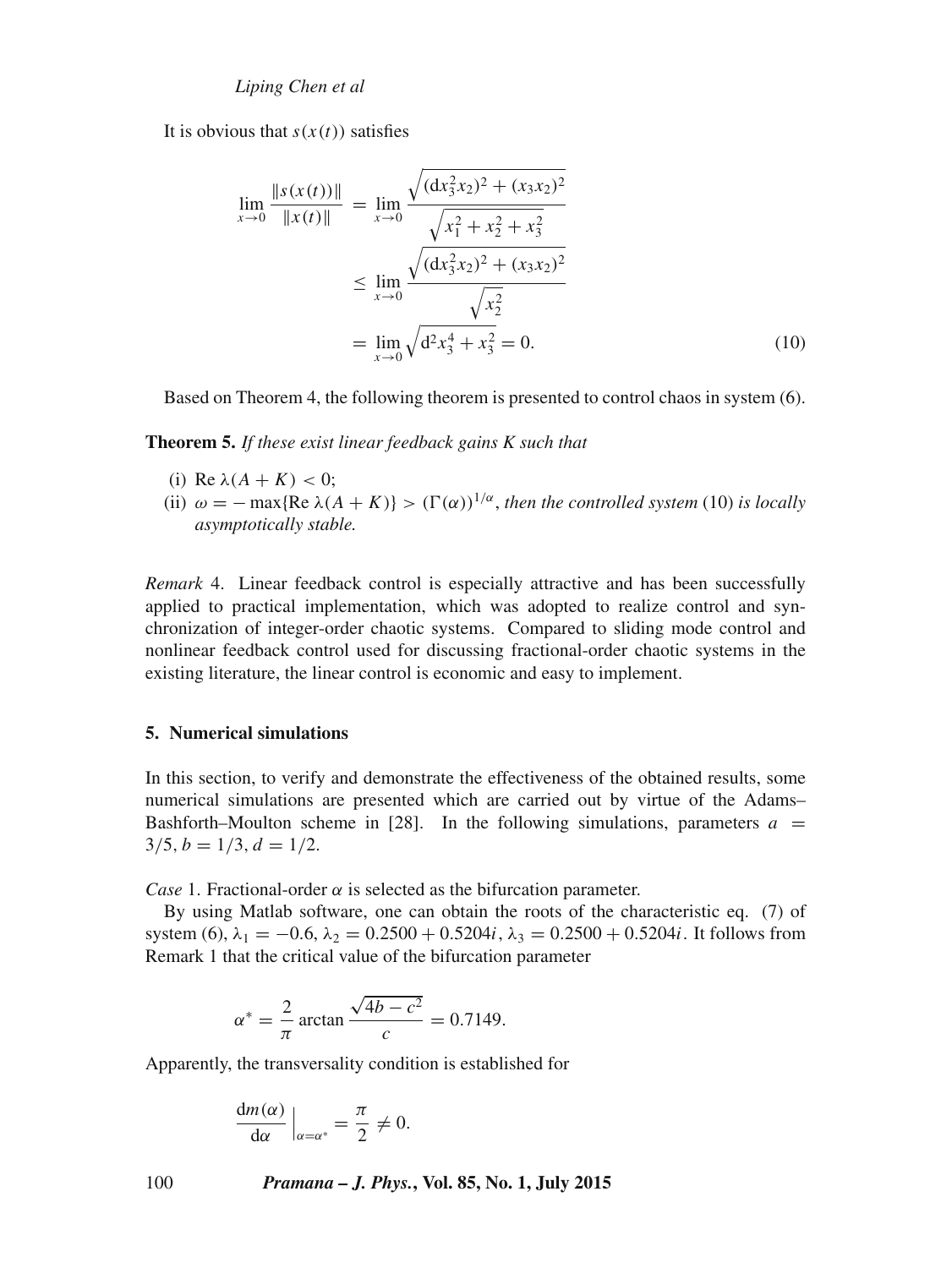

**Figure 6.** Order  $\alpha = 0.71$ : (a) phase portrait of fractional-order chaotic system (6); (**b**) state trajectories of fractional-order chaotic system (6).

Based on Theorem 1, Hopf bifurcation occurs in system (6), when bifurcation parameter  $\alpha$  passes through the critical value 0.7149. The largest Lyapunov exponents (LE) close to the critical value  $\alpha^* = 0.7149$  are calculated (figure 2). When  $\alpha^* = 0.71$ , according to Lemma 1, the equilibrium point  $O(0, 0, 0, 0)$  of system (6) is locally asymptotically stable as shown in figures 6a and 6b. The equilibrium point losses its stability and Hopf bifurcation occurs when  $\alpha$  increases above  $\alpha^* = 0.7149$ . When  $\alpha^* = 0.72$ , a limit cycle which attracts adjacent solutions appears as shown in figures 7a and 7b.

*Case* 2. *c* is selected as the bifurcation parameter.

Here, fractional-order  $\alpha = 0.8$  is fixed. Based on Remark 2, the critical bifurcation parameter  $c^*$  is determined by

$$
\alpha \pi/2 = \arctan \frac{\sqrt{4b - c^*^2}}{c^*}
$$
 and  $\frac{dm(c)}{dc} \bigg|_{c = c^*} = \frac{1}{\sqrt{4b - c^2}} \neq 0$ 



**Figure 7.** Phase portrait of fractional-order chaotic system (6) with order  $\alpha = 0.72$ : (a) phase portrait in the  $x_2-x_3$  plane; (b) phase portrait in space.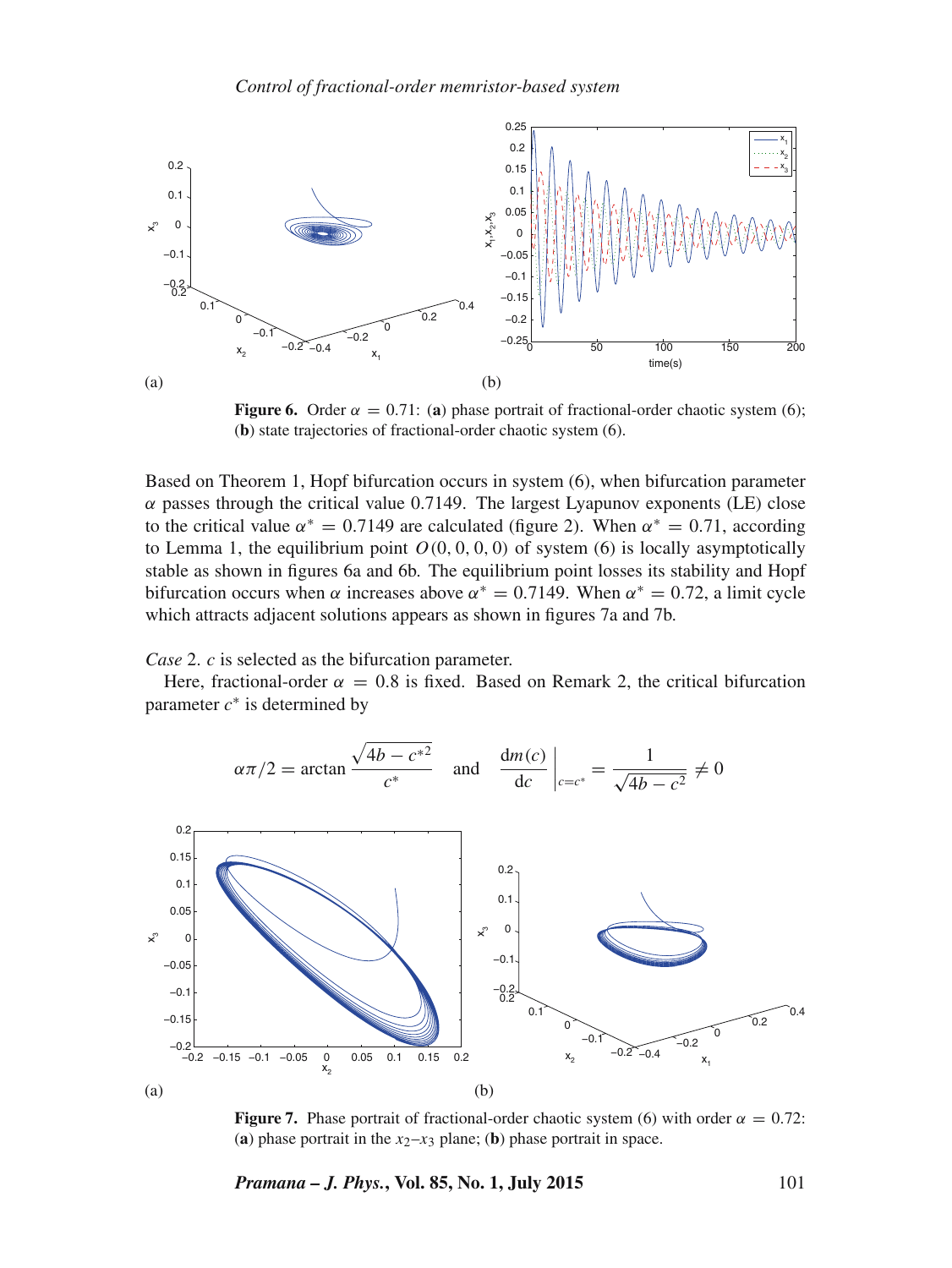

**Figure 8.** Order  $c = 0.33$ : (a) phase portrait of fractional-order chaotic system (6); (**b**) state trajectories of fractional-order chaotic system (6).



**Figure 9.** Phase portrait of fractional-order chaotic system (6) with order  $c = 0.36$ : (a) phase portrait in the  $x_1-x_2$  plane; (b) phase portrait in space.

(i.e., the transversality condition holds). By some calculations, the critical value  $c^*$  is 0.3568. Figure 4 displays the largest Lyapunov exponents (LE) around the critical value  $c^* = 0.3568$ . When  $c = 0.33$ , the equilibrium  $O(0, 0, 0, 0)$  of system (6) is locally asymptotically stable as shown in figures 8a and 8b. The equilibrium losses its stability and Hopf bifurcation occurs when c increases above 0.3568, and when  $c = 0.36$ , a limit cycle which attracts adjacent solutions appears as shown in figures 9a and 9b.

## *Chaos control*

In the simulation, feedback gain is selected as  $K = diag(-1.5, -2, -2)$ , which satisfies the conditions in Theorem 5, i.e.,

$$
Re \lambda(A + K) = -2.5, -1.5 < 0
$$

and

$$
\omega = -\max\{\text{Re }\lambda(A + K)\} = 1.5 > 1.2093 = (\Gamma(0.8))^{1/0.8}.
$$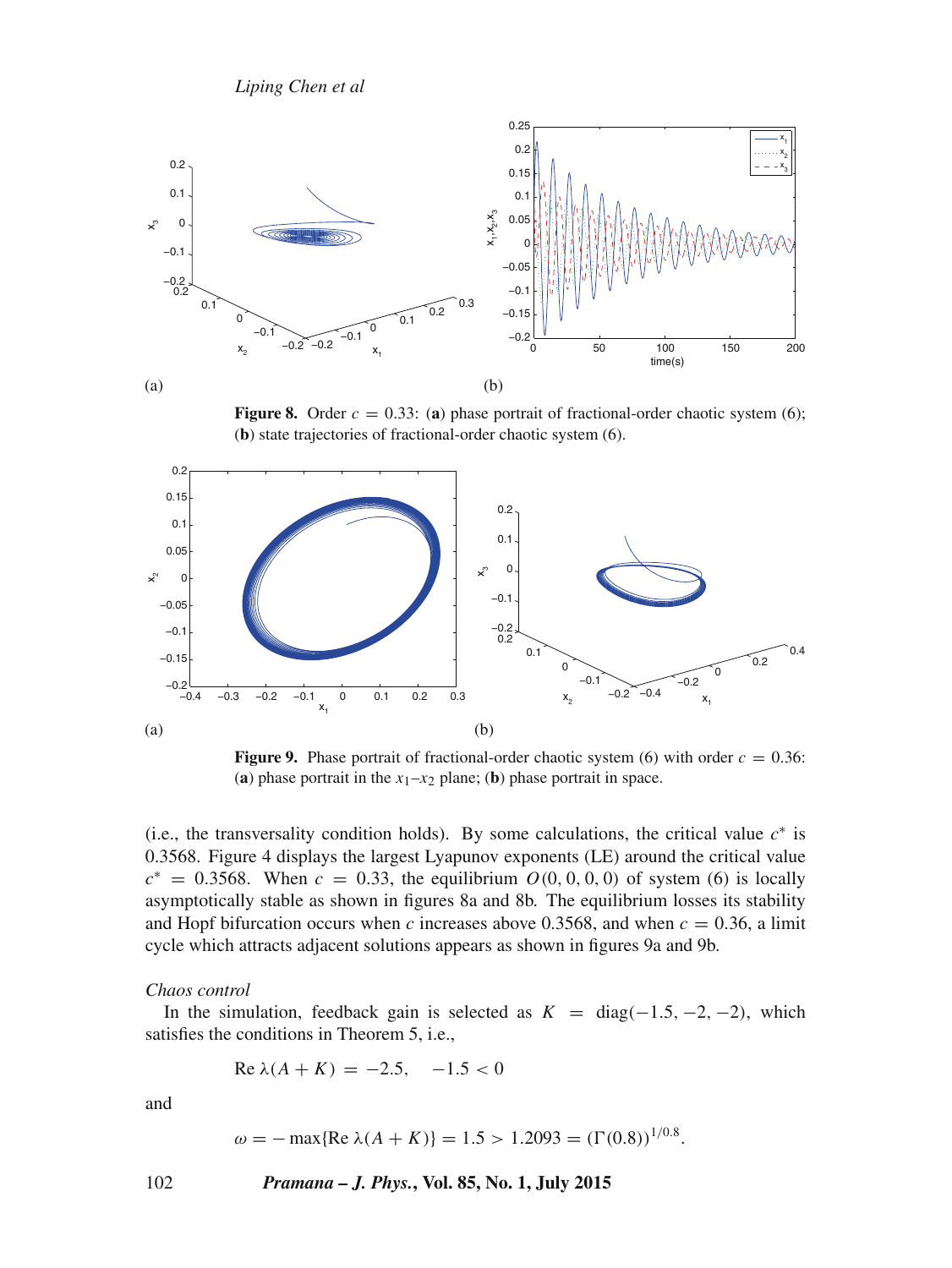

**Figure 10.** Stabilization of fractional-order chaotic system (6) with feedback gain  $K = diag(-1.5, -2, -2).$ 

Simulation result is depicted in figure 10, which shows that the zero solution of the controlled system is asymptotically stable.

# **6. Conclusions**

Chaos and stabilization of a new fractional-order simple chaotic memristor circuit system has been addressed in this paper. Some basic properties of the system have been investigated in terms of chaotic attractors, equilibria, Lyapunov exponent spectrum and bifurcation diagram. Two Hopf bifurcation conditions are presented with different bifurcation parameters. A new stabilization criterion for a class of nonlinear fractional-order system is given, based on which, linear feedback controller is designed to complete the stabilization of the new fractional-order memristor circuit system.

## **Acknowledgements**

This work was supported by the National Natural Science Funds of China for Distinguished Young Scholar under Grant (No. 50925727), the National Natural Science Funds of China (Nos 61403115 and 61374135), the National Defense Advanced Research Project Grant (No. C1120110004), the Key Grant Project of Chinese Ministry of Education under Grant (No. 313018), the Anhui Provincial Science and Technology Foundation of China under Grant (No. 1301022036) and the 211 project of Anhui University (No. KJJQ1102).